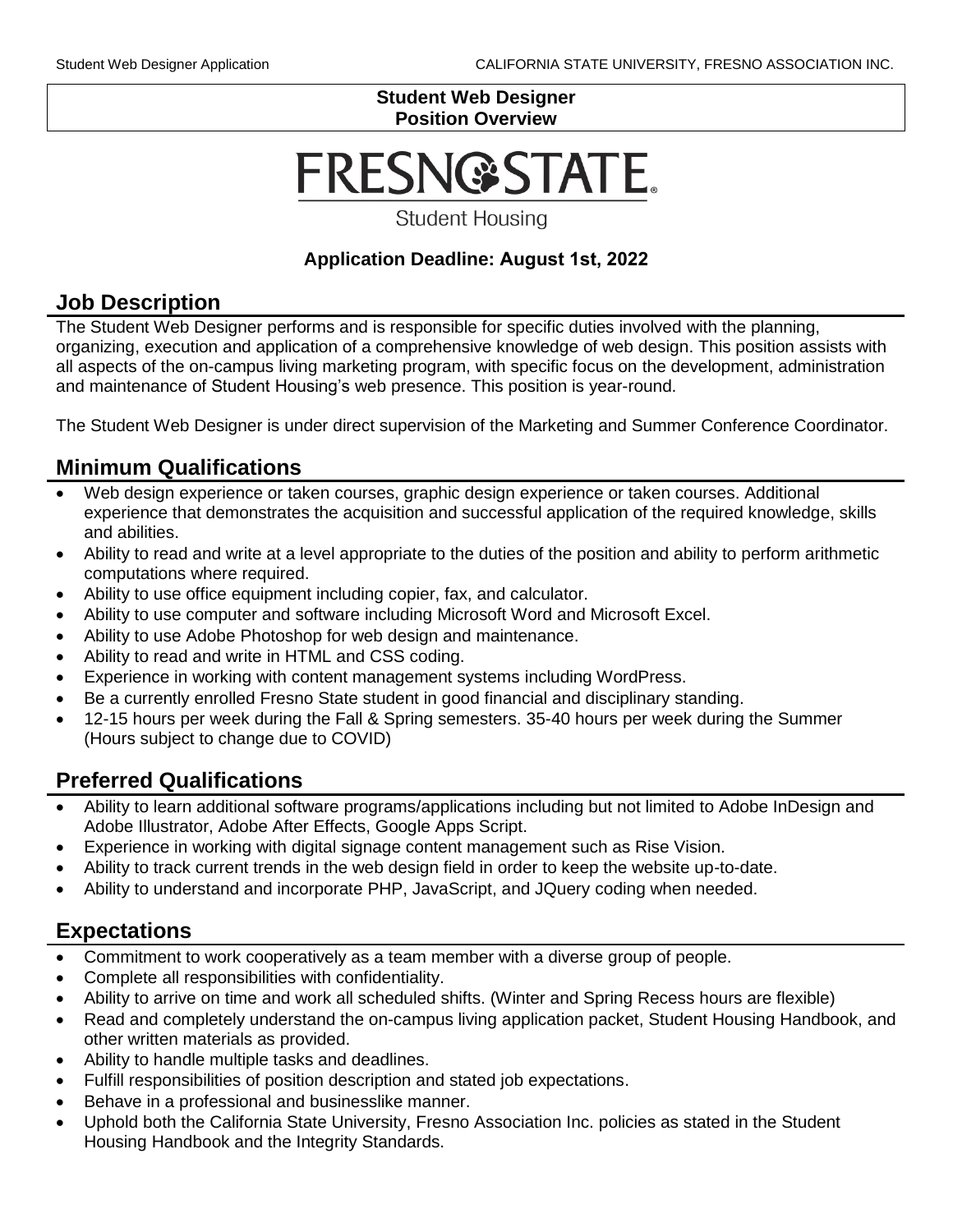# **Primary Responsibilities**

- Assist with the on-going planning and development, administration and maintenance of Student Housing's website.
- Provide suggestions for the development, planning, evaluation and execution of an online application and registration system specifically designed for Student Housing academic year residents and summer conference guests**.**
- Lead the interaction, usability, content and visual design of the website(s) and web applications.
- Provide creative solutions to produce an attractive, innovative and easy-to-use site(s).
- Troubleshoot and resolve operational issues of a website.
- Defining and refining web strategy, standards, graphic design, screen layouts, navigational features, functional design, and usability testing.
- Providing key recommendations and strategy for the web as it relates to our marketing goals and initiatives**.**
- Provide up-to-date website documentation.
- Responsible for the maintenance of the TV's digital signage.

## **Secondary Responsibilities**

- Provide walking tours of Student Housing to prospective residents, university community and campus visitors.
- Assist with the preparation and delivery of various marketing presentations and activities for the University, Student Housing, and community events. Examples: Preview Day, Opening Day, and more.
- Promote on-campus living and summer accommodations on a daily basis with all contacts including students, residents, faculty, administrators, vendors, coworkers, campus, community and others.
- Meet established work priorities and deadlines. Review weekly with supervisor.
- Other duties as assigned.

#### **Compensation**

• \$15.00 per hour. If selected for this position, you will need to show proof of eligibility to work in the United States (Social Security card or international work permit card) and photo ID (California Driver's License or Passport) prior to beginning the position.

*An initial employment offer and continued employment is contingent upon a satisfactory background investigation, and other applicable conditions.*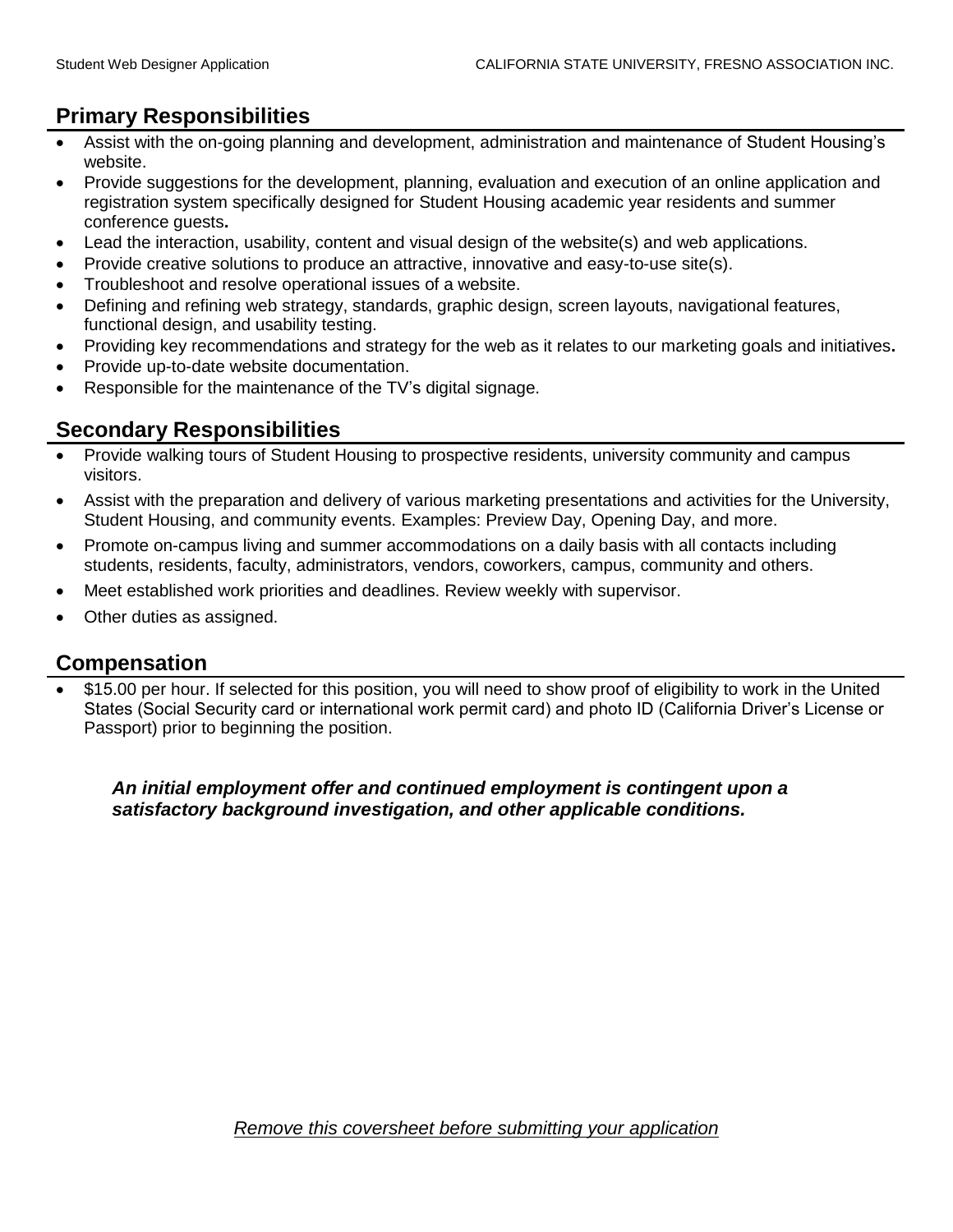## **Personal Information:**

|    | Please print legibly                                                                 |            |                                                                                                                                                                                                                                |                                                                                                                                                                                                                                |  |  |
|----|--------------------------------------------------------------------------------------|------------|--------------------------------------------------------------------------------------------------------------------------------------------------------------------------------------------------------------------------------|--------------------------------------------------------------------------------------------------------------------------------------------------------------------------------------------------------------------------------|--|--|
|    | Name: Name:                                                                          |            | Fresno State ID#: \\sqrting\\sqrting\sqrting\sqrting\sqrting\sqrting\sqrting\sqrting\sqrting\sqrting\sqrting\sqrting\sqrting\sqrting\sqrting\sqrting\sqrting\sqrting\sqrting\sqrting\sqrting\sqrting\sqrting\sqrting\sqrting\s |                                                                                                                                                                                                                                |  |  |
|    |                                                                                      |            |                                                                                                                                                                                                                                | Phone: Phone: 2000 Phone: 2000 Phone: 2010 Phone: 2010 Phone: 2010 Phone: 2010 Phone: 2010 Phone: 2010 Phone: 2010 Phone: 2010 Phone: 2010 Phone: 2010 Phone: 2010 Phone: 2010 Phone: 2010 Phone: 2010 Phone: 2010 Phone: 2010 |  |  |
|    |                                                                                      |            |                                                                                                                                                                                                                                |                                                                                                                                                                                                                                |  |  |
|    | Cumulative GPA ____________ Expected Graduation Date:___________________________     |            |                                                                                                                                                                                                                                |                                                                                                                                                                                                                                |  |  |
|    | <b>Permanent Address:</b>                                                            |            |                                                                                                                                                                                                                                |                                                                                                                                                                                                                                |  |  |
|    | <b>Street Address</b>                                                                |            |                                                                                                                                                                                                                                | Apt/Suite                                                                                                                                                                                                                      |  |  |
|    | City                                                                                 |            | <b>State</b>                                                                                                                                                                                                                   | Zip Code                                                                                                                                                                                                                       |  |  |
|    | <b>Street Address</b>                                                                |            | Apt/Suite                                                                                                                                                                                                                      |                                                                                                                                                                                                                                |  |  |
|    |                                                                                      |            |                                                                                                                                                                                                                                |                                                                                                                                                                                                                                |  |  |
|    | City<br>1. Have you ever been employed at Fresno State Student Housing? (Circle One) |            | <b>State</b>                                                                                                                                                                                                                   | Zip Code                                                                                                                                                                                                                       |  |  |
|    |                                                                                      | <b>YES</b> |                                                                                                                                                                                                                                | <b>NO</b>                                                                                                                                                                                                                      |  |  |
|    | If yes, list the position(s) held and date(s) of employment:                         |            |                                                                                                                                                                                                                                |                                                                                                                                                                                                                                |  |  |
|    |                                                                                      |            |                                                                                                                                                                                                                                |                                                                                                                                                                                                                                |  |  |
| 2. | type of work performed:                                                              |            |                                                                                                                                                                                                                                | List other previous employers (at least two years), including any volunteer hours, and briefly describe the                                                                                                                    |  |  |
|    |                                                                                      |            |                                                                                                                                                                                                                                |                                                                                                                                                                                                                                |  |  |
|    |                                                                                      |            |                                                                                                                                                                                                                                |                                                                                                                                                                                                                                |  |  |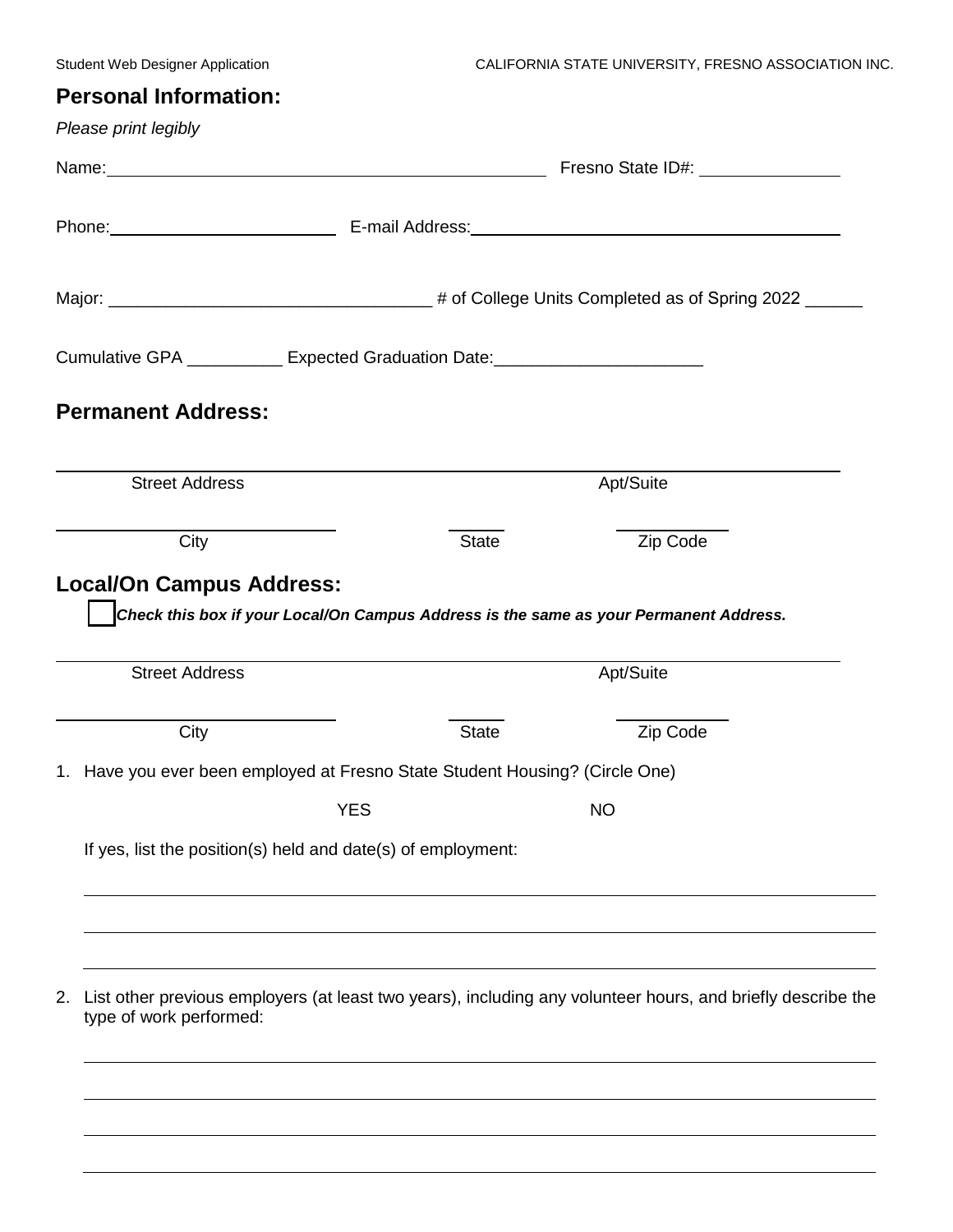3. Briefly describe any customer service experience you have provided in a volunteer or paid position:

4. Briefly describe your web design experience and course work:

5. What experience do you have with Content Management Systems?

6. What coding languages do you know? (HTML, CSS)? Which are you most experienced in?

7. What qualities or skills do you have that make you the best candidate for this position?